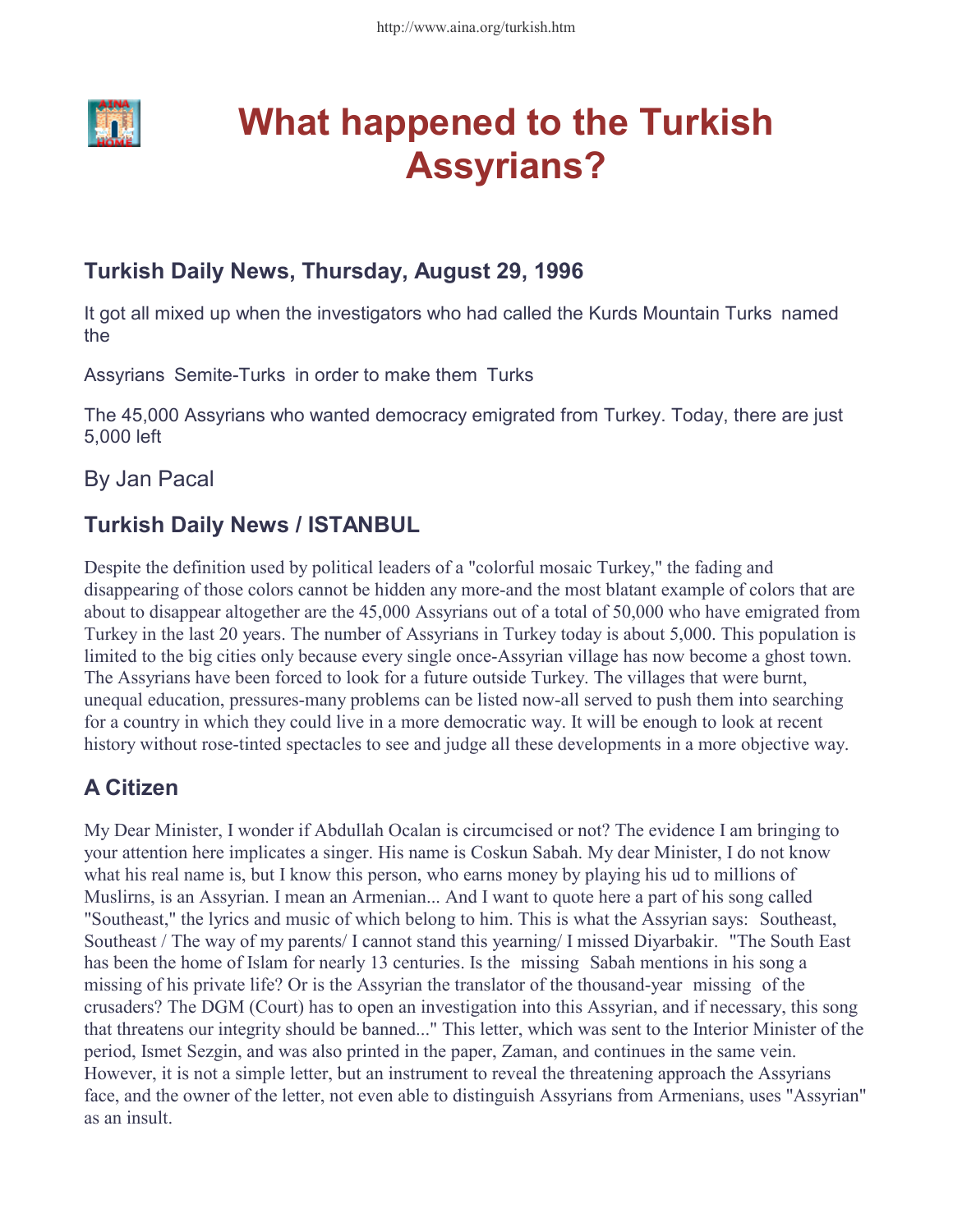## Right to asylum for Assyrians

In Turkey, such events do not only stay on paper: villages are burnt and people tortured. Given the fact that this reality is not hidden, the German Federal Court, after a resolution passed last year, explained that the Assyrians would be taken under consideration as a complete group. The reason of this decision was that the Turkish Government do not pursue the complaints of the Assyrian minority so as not to risk the loyalty to the state of the "Aghas," local chiefs, the village guards and Hizbullah in the South East.

Another interesting point was that Germany, which believes that Kurds can live securely outside the South East, has concluded that the Assyrians are safe nowhere in the country, and has given them the right to refuge. In addition, it is also true that emigration is not something new for the Assyrians, as they have

been doing it for the last 20 years. Researchers are generally agreed that the reason for this emigration

has not been economic, but people have been in the South East... The conflict has become more violent with the interference of the Kurdistan Workersí Party (PKK), and this has put the Assyrians in a worse situation. Although the Assyrians have taken no side, they have been submitted to unsolved murders and

pressure. All these things have taken the Assyrians away from the land that they had been devoted to for 5,000 years. In other words, they have been forced to seek their future somewhere else-out of this land," Bilge continues.

Bilge draws attention to the fact that the Assyrian population was about 50,000 in the South East in the 1950ís, but this number has by now decreased to 2,000, with the majority in Midyat and its surrounding villages. With the majority of Assyrians in Istanbul, the total population for the whole country is about 5,000. According to Yakup Bilge, the Assyrians do not see themselves as a part of the "Turkish mosaic" anymore. "Whatever the reason is, the Assyrians are living out their new lives in exile. But even if this color is fading away, it is still protecting its existence in Turkey. The final disappearance of this color completely depends on Turkish democracy because the Assyrians have decided not to live in a place where there is no peace and democracy. And the emigration will go on unless Turkey provides these two elements," Bilge warns.

A representative of the Orthodox churches, journalist and writer Isa Karatas, draws attention to another point: "In Turkey only Armenians and Greeks have the rights of minorities, but although Assyrians are Christian, they cannot benefit from these rights. "The Assyrians are Christian, but not a minority, and because they do not have minority rights, they cannot establish their own schools, and as a natural result cannot provide for the development and learning of their own language. The language courses opened in the churches have not been able to expand due to various reasons. Unfortunately, the government cannot stand these kinds of courses and has tried to close them.

"The most blatant example of the situation was experienced in the Deyrulzafaran monastery in Mardin. In 1979 the education of religion and language was banned, and the reason that was given was that the Assyrian children who were being educated there were joining terrorist organizations. These false claims were also in the papers.

"Religion classes at school are one of the other problems of the Assyrians --- as with other minorities. Although this problem doesnít appear to be important, it is one of the greatest reasons for emigration because these people are kept away from defending their own religious values. In the official religion classes, religions other than Islam take only three pages in the course books, and are also not given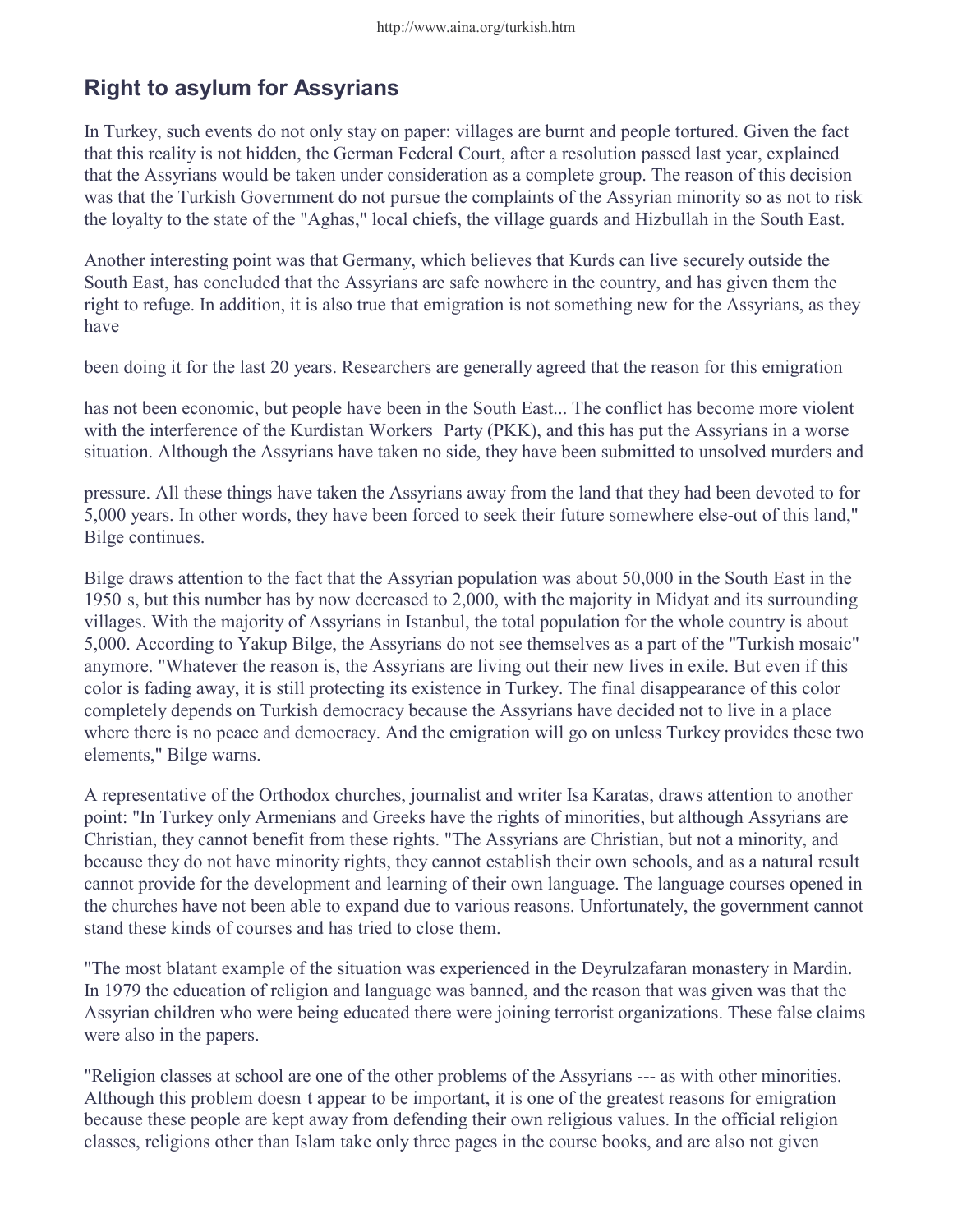within the framework of their own values. While Assyrian parents introduce their children to the Bible as the book that shows the way to God and the priests as respected people explaining this way, the ministryís books introduce the Bible as something that has been destroyed and changed and the priests as the ones who changed it to their advantage."

Isa Karatas, sums up the results of this situation with the question "Should Assyrian children try to explain that these claims are untrue, or should they study their lessons? Some have tried to be silent and accept the situation, but the emigration has been a continuation of this; and that was the purpose, anyway."

## Majority or Minority?

Karatas, who stales that the problem in Turkey is not that of being an Assyrian, but of being a Christian, brings forward the problem of religion rather than the concept of national or ethnic origin.

He also mentions the 39<sup>th</sup> article of the Lausanne peace treaty, signed between Turkey and the Allied powers in 1922 and which established the sovereignty of the Turkish republic. The treaty states that: "Turkish citizens categorized as minorities will benefit from the same political and social rights as Muslims. Religious belief and difference of sect cannot inhibit a Turkish citizen from benefiting from any civil or political rights or being appointed to any official position."

Karatas, continues. "Today, no member of a minority can be a policeman or an officer. Assyrians had the rights of the majority and not of the minority, but to be Christian inhibited them in benefiting from the rights of majorities. The Assyrians living within Turkeyís frontiers still do not have those rights." Another point Isa Karatas mentions is the media and intelligentsia. He claims that there are some writers who pretend they know a lot and write as if they knew much, but says that in one of the books of the Education Ministry, entitled "Fast and sacrifice in Islam and other religions," writer Tahsir Feyizli declares in the section called "Fast in the Assyrians" that "The Assyrians have been so influenced by Christians that they are like a sect of Christianity," showing that this ërespectedí person does not even know that the Assyrians are indeed Christian.

The article entitles "Ahdi-cedid," in the first volume of the Islamic Encyclopedia, also contains some false claims. One of them is that the Bible used by the Assyrians does not include two sections. But a more important distortion is in Professor Mehlika Aktot Kasgarliís book entitled "Turco-Semites in Mardin and surrounding populations," published by Erciyes University. The professor writes of the Assyrians: "These Turkish Christians, who accepted our language and traditions and who do not have the status of a minority, are called Turco-Semites, in consideration of their origin. Turco-semites are not a different nation from the Turkish nation, and they even have Turkish characteristics." We should not forget that Kasgarli has also called Kurds "Mountain Turks," and so follows this new innovation, the "Turco-Semites."

## Burnt and evacuated villages

Karatasí revelations of facts and reasons do not seem to end, but the concrete data underlines once again the reason for emigration. In 1992 the graveyard of the village of Midyat Bulbuk was bombed, and the reason given was that possibly it was a place for a secret PKK arms cache.

In another case, a fire which started in the Ogunduk Village Police station, which was attacked by the PKK on July 21, 1992, led to the village and its fields and vineyard being burnt, and Sukru Yalin, who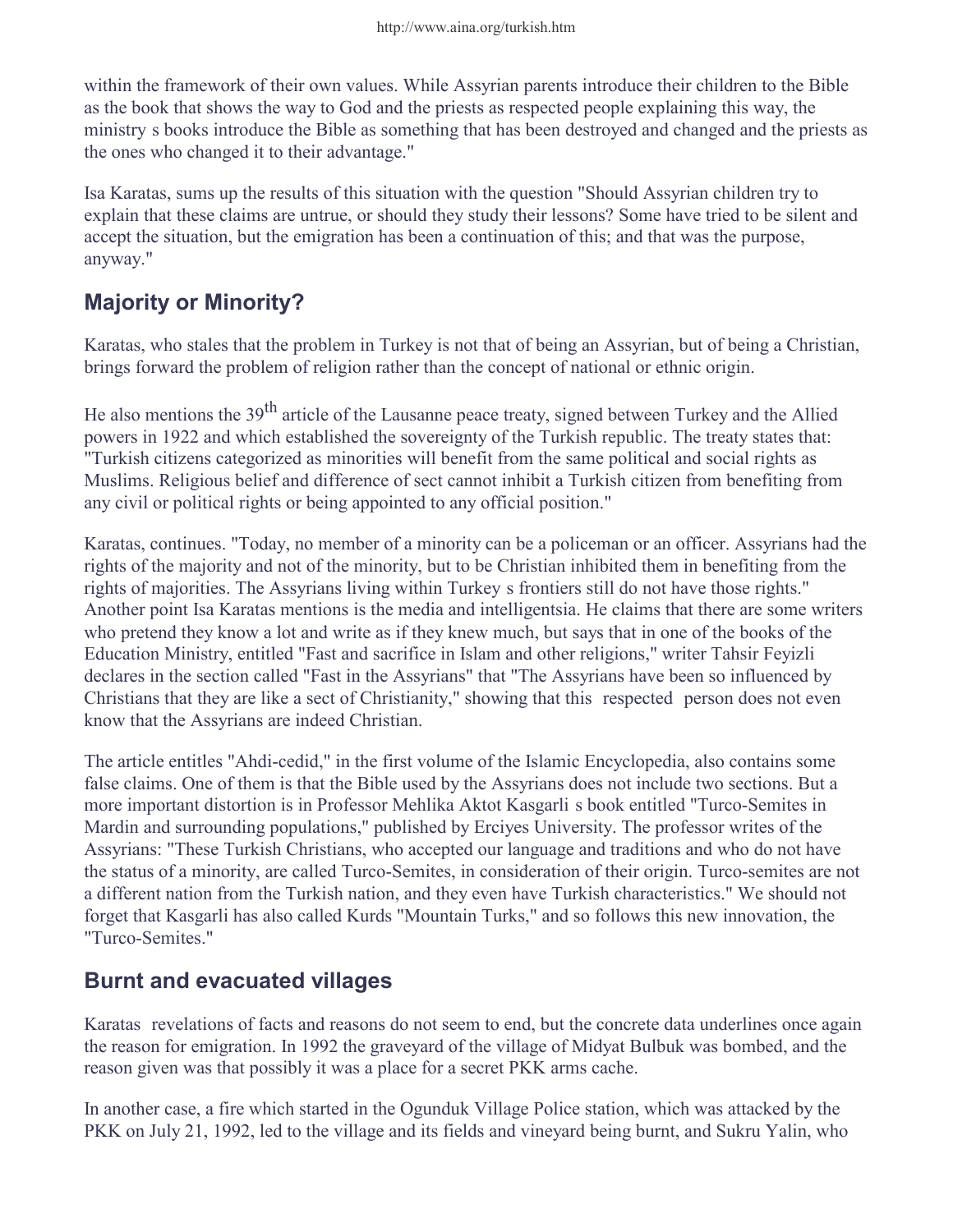was 17, being wounded.

On August 2, 1992 Catalcam village, located in Dargecit, was attacked. The Assyrian graveyard and houses were destroyed. On January 21, 1993 Izbirak village located in Midyat was attacked by village guards and Melke, Suleyman, Borsoma and a woman whose name is unknown were kidnapped. The villagers were forced to be village guards. The incidents are listed like this, but in the last two years approximately 20 Assyrian villages have been evacuated. Here are some villages names and the provinces where they were located:

Kosrall (Silopi), Elbeyendi (Midyat), Bardakci, (Midyat), Baglarbasi (Midyat), Yamanlar (Midyat), Baristepe (Midyat), Murcemekli (Midyat), Gungoren (Midyat), Dagici (Nusaybin), Ocyol (Nusaybin), Guzelsu (Nusaybin) Dibek (Nusaybin), Taskoy (Nusaybin), Girmeli (Nusaybin), Sare (Idil), Yarbasi (Idil), Izbirak Koyu (Daragecit), Alayurt Koyu (Idil), Arica (Gercus), Yamanlar (Gercus) and Binkalbe (Gercus).

#### Citizenship revoked

Not only were the homes of many Assyrians destroyed but the Turkish state in a number of cases went a step further, removing the citizenship of many supposed "Turco-semites". Here is the list of Assyrians whose Turkish citizenship has been revoked by the ruling of the ministry commission numbered 95-6805: Melke Davut (Midyat), Yakup Gonen (Midyat-Gevriye), Bulut Samuel Bulut (Midyat-Yemisli), Yusuf Aykil, Edibe Aykil (Midyat-Baglarbasi), Bahi Akul Semun Unal, Yusuf Surer, Celil Buyukbas, Mardin Bulbul, Fehmi Yarar (Midyat), Aho Erdinc, (Nusaybin-Tas,koy), Ishak Tahan (Midyat), Afem Adil, Ismuni Adil (Midyat-Yemisli), Mihayel Bayru, Idil Fikri Aksoy (Midyat), Yakup Yontan (Kiziltepe) Circis Yuksel, Savur Dereici, Aydin Aydin, Nusaybin Uckoy, Musa Demir, Yusuf Ozbakir, Isa Koc (Midyat-Yemisli), Gevriye Durmaz, Midyat Dogancay, Gorgis Savci, Dargecit Anitli, Fuat Bayindir, Idil Hanna (Aydin), Dargecit Arutil, Yakip Mete (Midyat), Sukru Tutus (Idil), Aziz Ciftci (Mardin) Doctor Edvart Tanriverdi (Midyat).

## Kidnapped Assyrians

Since 1980, 20 Assyrian girls, including children, have been kidnapped. Hasine Selege, aged 14, was taken in 1994 from Midyat Mercimekli village; in March, 1994, Turkan Gulec, was taken from Midyat Altinbas village; Marta Ilik in September, 1994 from Nusaybin Odabasi village and Lahdo Barinc from Ogunduk village, who was kidnapped on February 22, 1993 by people claiming they were village guards. She was set free in return for DM100,000 eight months later.

## Priest Melke Tok

The priest of Ogunduk village, Melke Tok, was kidnapped on January 9, 1994 by people suspected of being Hizbullah supporters: After being buried alive, he succeeded in escaping. He said he had been put under pressure to change his religion to Islam.

## The arrests and the missing

Heylan Simsek explains how her husband and son, Hamdi and Hikmet Simsek, disappeared: "On January 13, 1993, my husband and son were arrested by soldiers. They gathered us in the center of the village. They hung the cross that signifies our religious beliefs on the neck of the imam of the village, Ibrahim Akil, and said, "We will kill you all because you are Christian." The brothers Edip and Ercan